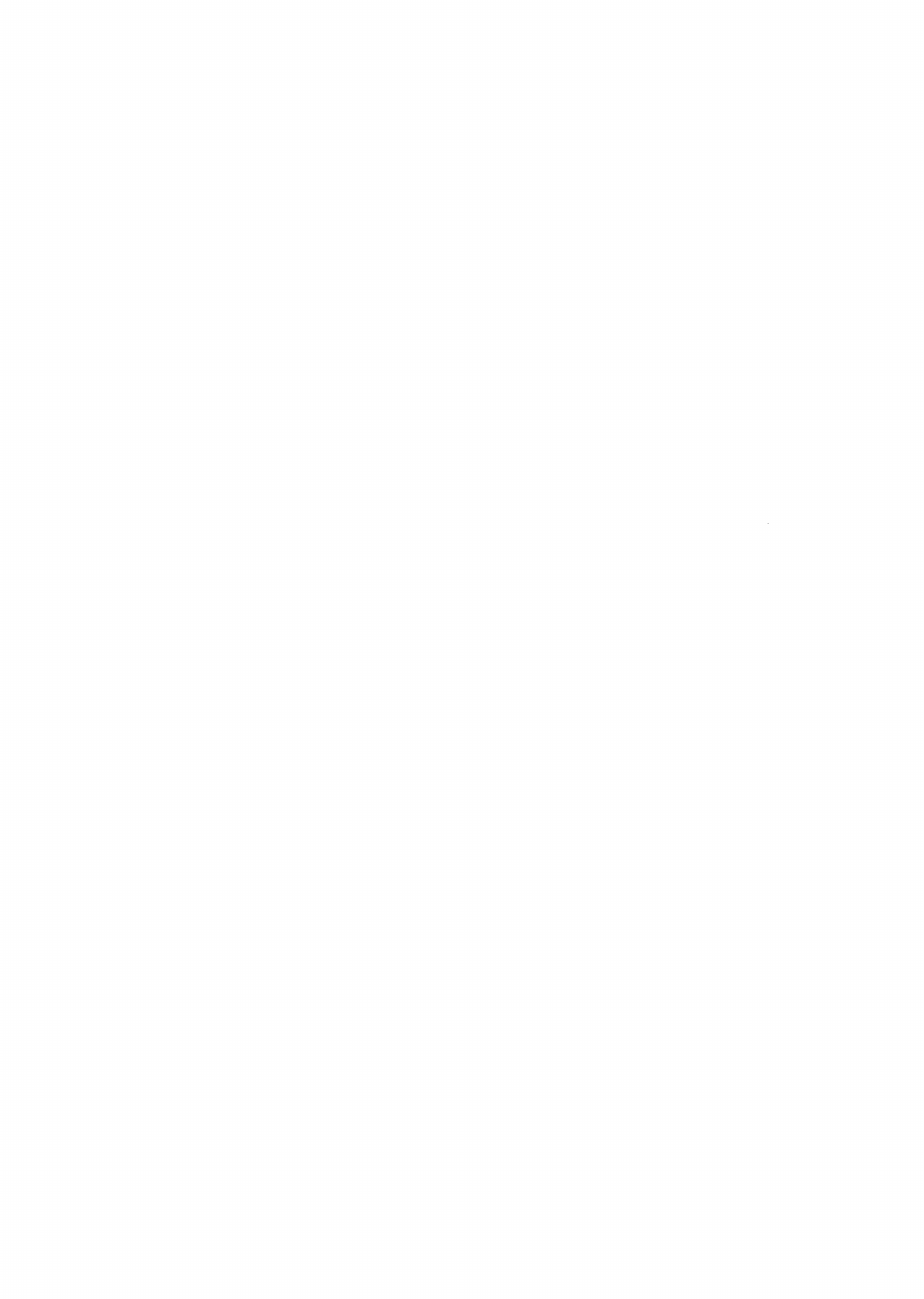### 205

## THE DIVISION OF REVENUE BILL, 2019

## ARRANGEMENT OF CLAUSES

*Clause* 

- *1* Short title.
- 2 Interpretation.
- 3 Object and purpose of the Act.
- 4 Allocations to National Government and county government.
- 5 Variation in revenue.

## SCHEDULE—ALLOCATION OF REVENUE RAISED NATIONALLY BETWEEN THE NATIONAL AND COUNTY GOVERNMENTS FOR THE FINANCIAL YEAR 2019/2020

### APPENDIX—EXPLANATORY MEMORANDUM TO THE DIVISION OF REVENUE BILL, 2019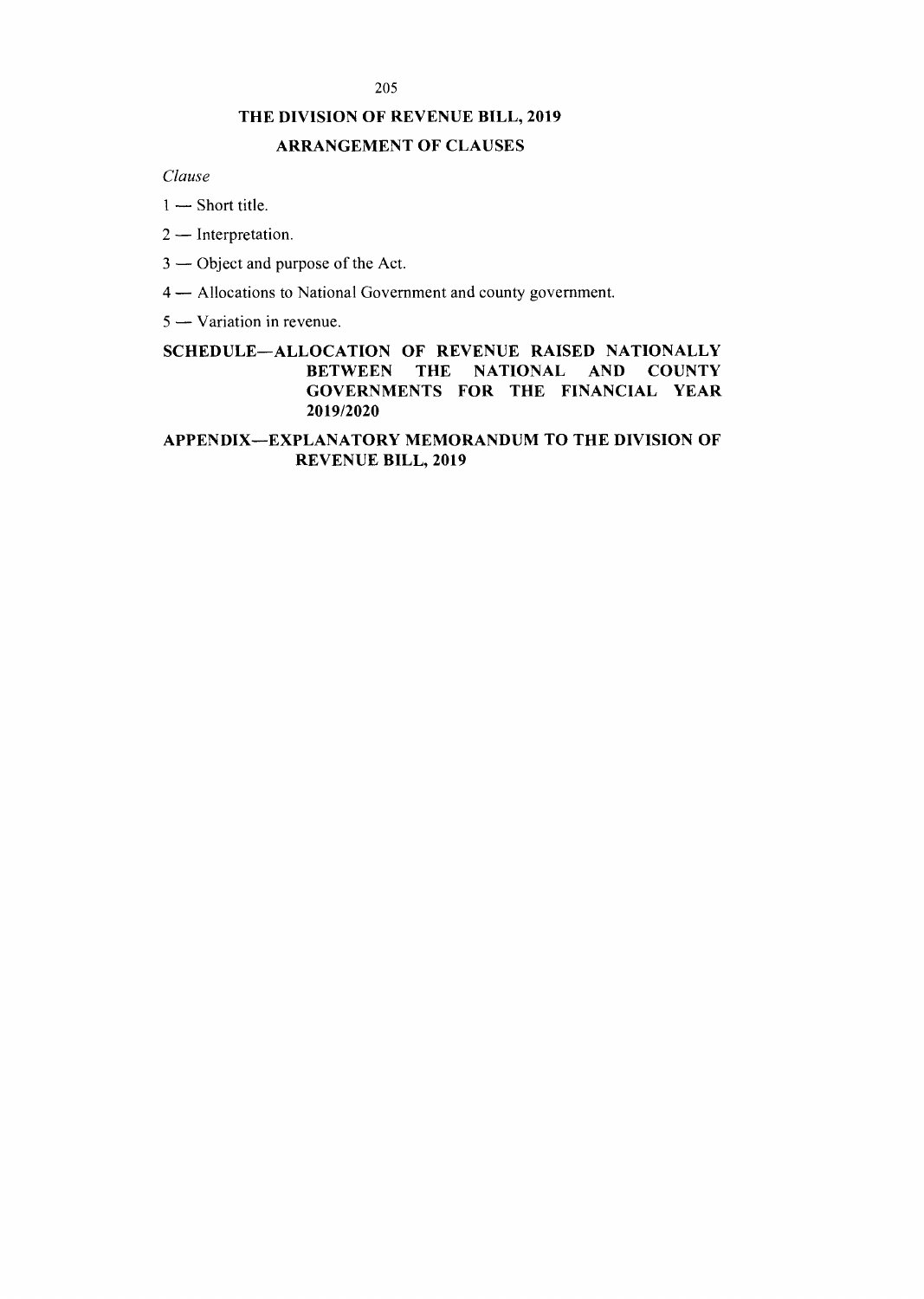### THE **DIVISION OF REVENUE BILL, 2019**

### **A Bill for**

### **AN ACT of Parliament to provide for the equitable division of revenue raised nationally between the national and county governments in 2019/2020 financial year, and for connected purposes**

**ENACTED** by Parliament of Kenya, as follows

1. This Act may be cited as the Division of Revenue Short title. Act, 2019.

2. In this Act, unless the context otherwise requires — Interpretation.

"Cabinet Secretary" means the Cabinet Secretary for the time being responsible for matters relating to finance; and

"revenue" has the meaning assigned to it under section 2 of the Commission on Revenue Allocation Act, 2011.

3. The object and purpose of this Act is to provide for the equitable division of revenue raised nationally between the national and county levels of government for the financial year 2019/2020 in accordance with Article 203(2) of the Constitution.

4. Revenue raised by the national government in respect of the financial year 2019/2020 shall be divided among the national and county governments as set out in the Schedule to this Act.

5. (1) If the actual revenue raised nationally in the financial year falls short of the expected revenue set out in the Schedule, the shortfall shall be borne by the National Government.

(2) If the actual revenue raised nationally in the financial year exceeds the projected revenues set out in the Schedule, the excess revenue shall accrue to the National Government, and may be used to reduce borrowing or pay debts.

No. 16 of 2011.

Object and purpose of the Act.

Allocations to national and county governments.

Variation in revenue.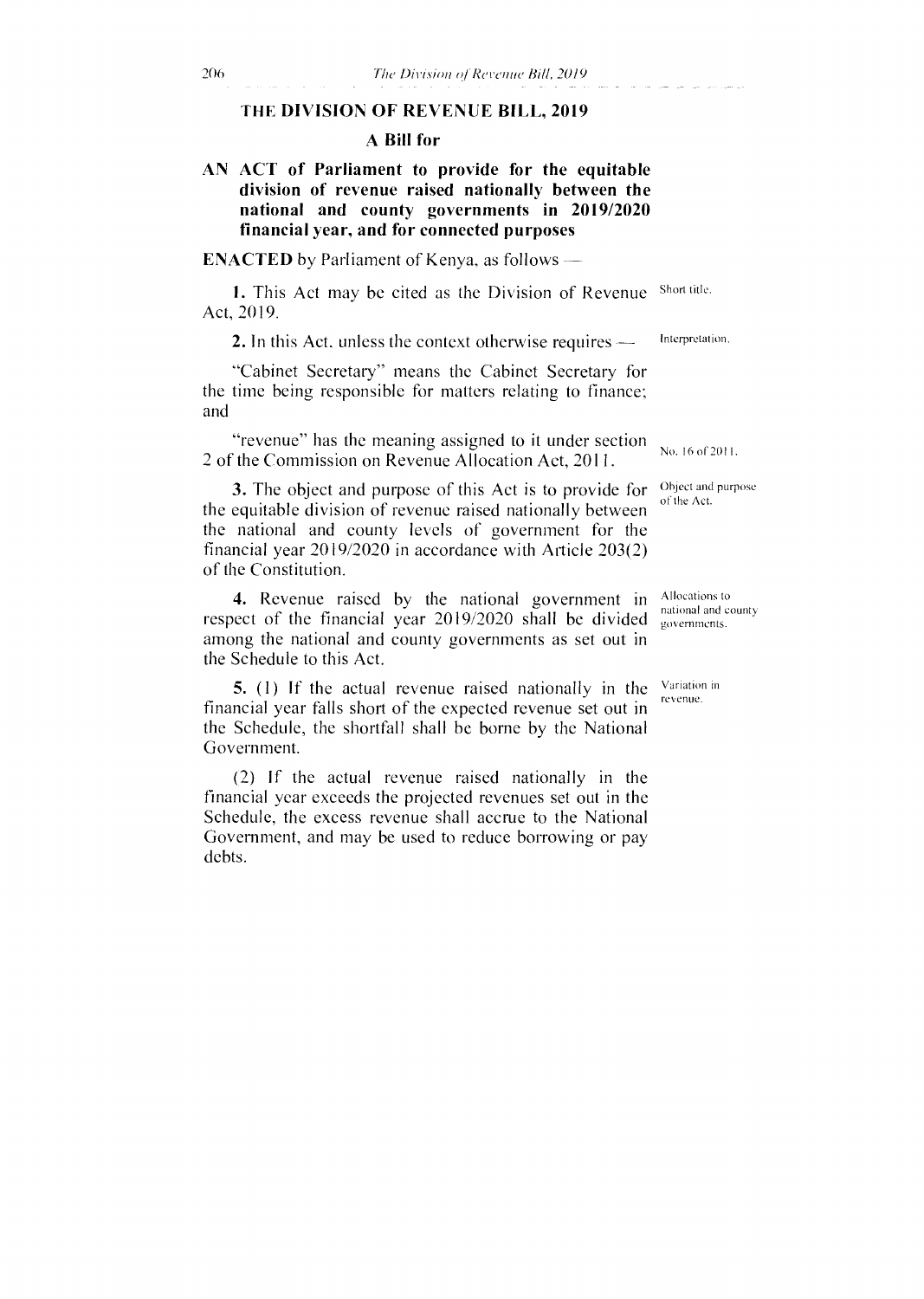### SCHEDULE (s. 4)

### ALLOCATION OF REVENUE RAISED NATIONALLY BETWEEN THE NATIONAL AND COUNTY GOVERNMENTS FOR THE FINANCIAL YEAR 2019/20

| Type/Level of Allocation                                         | Amount in KSh     | Percentage (%)<br>of 2014/15<br>Audited and<br>Approved<br>Revenue <i>i.e.</i><br>KSh.1,038,035<br>Millions |
|------------------------------------------------------------------|-------------------|-------------------------------------------------------------------------------------------------------------|
| National Government*<br>A.                                       | 1,561,416,497,191 |                                                                                                             |
| Of which:                                                        |                   |                                                                                                             |
| Leasing of Medical Equipment<br>I.                               |                   |                                                                                                             |
| 2.<br>Compensation for user fees forgone                         | 900,000,000       |                                                                                                             |
| Level 5 hospitals<br>3.                                          | 4,326,000,000     |                                                                                                             |
| Supplement for construction of county<br>4.                      |                   |                                                                                                             |
| headquarters                                                     | 485,152,184       |                                                                                                             |
| Rehabilitation of Youth Polytechnics<br>5.                       | 2,000,000,000     |                                                                                                             |
| <b>B.</b> Equalization Fund                                      | 5,760,000,000     | 0.6%                                                                                                        |
|                                                                  |                   |                                                                                                             |
| C.<br>County equitable share                                     | 335,670,000,000   | 32.3%                                                                                                       |
|                                                                  |                   |                                                                                                             |
| D. Total shareable revenue                                       | 1,877,176,497,191 |                                                                                                             |
| <b>Memo</b> items                                                |                   |                                                                                                             |
| 1. County equitable share                                        | 335,670,000,000   |                                                                                                             |
| 2. Additional conditional allocations                            |                   |                                                                                                             |
| (National Government share of Revenue)                           |                   |                                                                                                             |
| of which;                                                        |                   |                                                                                                             |
|                                                                  | 7,711,152,184     |                                                                                                             |
| 2.1. Leasing of Medical Equipment                                |                   |                                                                                                             |
| 2.2<br>Compensation for user fees forgone                        | 900,000,000       |                                                                                                             |
| 2.3 Level 5 hospitals                                            | 4,326,000,000     |                                                                                                             |
| Supplement for construction of county<br>$2.4\,$<br>headquarters | 485,152,184       |                                                                                                             |
| 2.5 Rehabilitation of Youth Polytechnics                         | 2,000,000,000     |                                                                                                             |
| 3. Allocation from Fuel Levy Fund (15%)                          | 8,984,062,500     |                                                                                                             |
| 4. Conditional allocations (Loans and<br>grants) of which:       | 38,704,877,210    |                                                                                                             |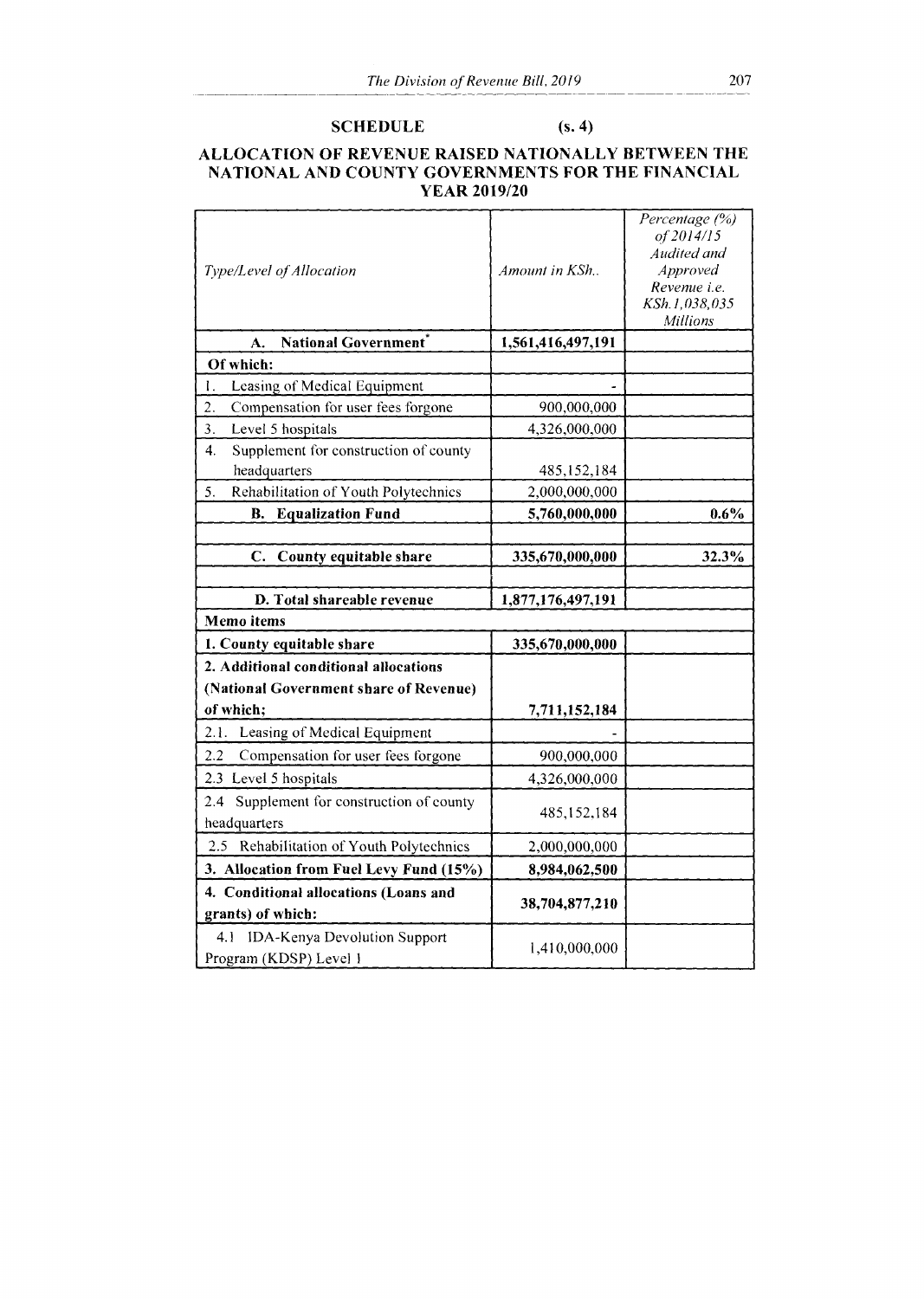| Type/Level of Allocation                                                                                | Amount in KSh   | Percentage (%)<br>of 2014/15<br>Audited and<br><i>Approved</i><br>Revenue i.e.<br>KSh.1,038,035<br><b>Millions</b> |
|---------------------------------------------------------------------------------------------------------|-----------------|--------------------------------------------------------------------------------------------------------------------|
| 4.2 IDA-Kenya Devolution Support<br>Program (KDSP) (Level 2 Grant)                                      | 4,890,000,000   |                                                                                                                    |
| 4.3 IDA-Transforming Health Systems<br>for Universal Care Project                                       | 2,994,247,736   |                                                                                                                    |
| 4.4 DANIDA-Universal Healthcare For<br>Devolved System Program                                          | 986,583,544     |                                                                                                                    |
| 4.5 IDA-National Agriculture & Rural<br>Inclusive Growth Project (NARIGP)                               | 7,232,719,940   |                                                                                                                    |
| 4.6 EU-Instruments for Devolution<br>Advice and Support (IDEAS)                                         | 492,698,583     |                                                                                                                    |
| 4.7 IDA (World Bank) - Kenya Climate<br>Smart Agriculture Project (KCSAP)                               | 3,643,298,670   |                                                                                                                    |
| 4.8 World Bank- Kenya Urban Support<br>Program(KUSP)- UDG                                               | 11,464,702,500  |                                                                                                                    |
| 4.9 World Bank- Kenya Urban Support<br>Program(KUSP)- UIG                                               | 396,000,000     |                                                                                                                    |
| 4.10 IDA- Water and Sanitation<br>Development Project (WSDP)                                            | 3,500,000,000   |                                                                                                                    |
| 4.11 Sweden Agriculture Sector<br>Development Programme II (ASDP II)                                    | 849,626,237     |                                                                                                                    |
| 4.12 EU- Water Tower Protection and<br>Climate Change<br>Mitigation and<br>Adaptation Programme (WATER) | 495,000,000     |                                                                                                                    |
| 4.13 Drought Resilience Programme in<br>Northern Kenya                                                  | 350,000,000     |                                                                                                                    |
| Total County Allocations= (1+2+3+4)                                                                     | 391,070,091,894 |                                                                                                                    |

\*The National Government share includes KSh. 4,300 million which is a special grant to the National Health Insurance Fund (NHIF) for Free Maternal Health Care, to be disbursed as a reimbursement to county governments.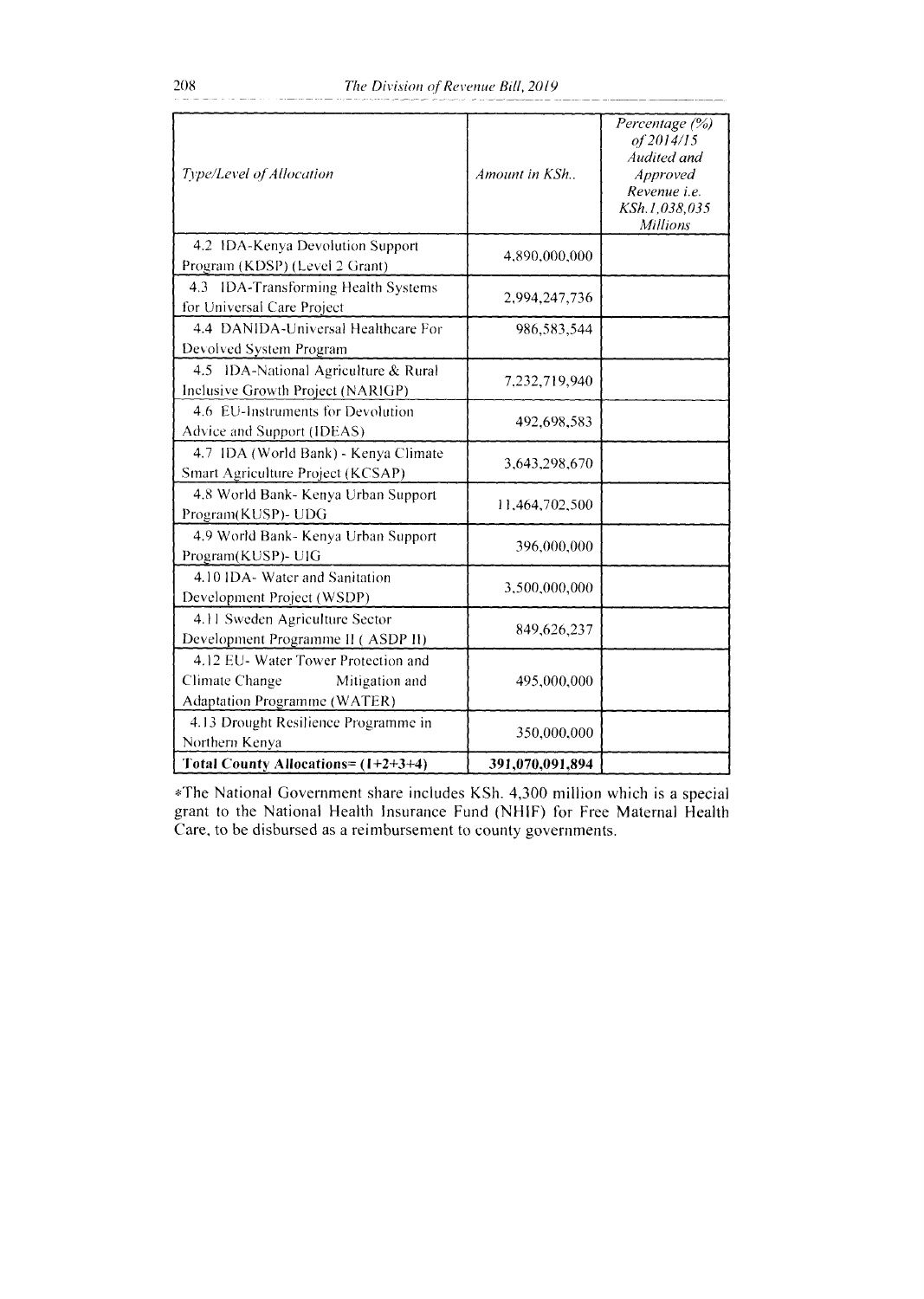### **MEMORANDUM OF OBJECTS AND REASON**

The principal object of this Bill is to provide for the equitable division of revenue raised nationally among the national and county levels of government as required by Article 218 of the Constitution in order to facilitate the proper functioning of county governments and to ensure continuity of county services.

**Clauses 1 and 2** of the Bill provide for the short title of the Bill and the interpretation of terms used in the Bill.

**Clause 3** of the Bill contains the provisions on the objects and purpose of the Bill.

**Clause 4** of the Bill prescribes the allocations for the National Government and the county governments from the revenue raised nationally for the financial year 2019/2020.

**Clause 5** of the Bill deals with mechanisms for adjusting for variations in revenues emanating from revenue performance during the financial year in which this Bill relates to.

Dated the 17th July, 2019.

MOHAMED M. MAHAMUD, *Chairperson, Finance and Budget.*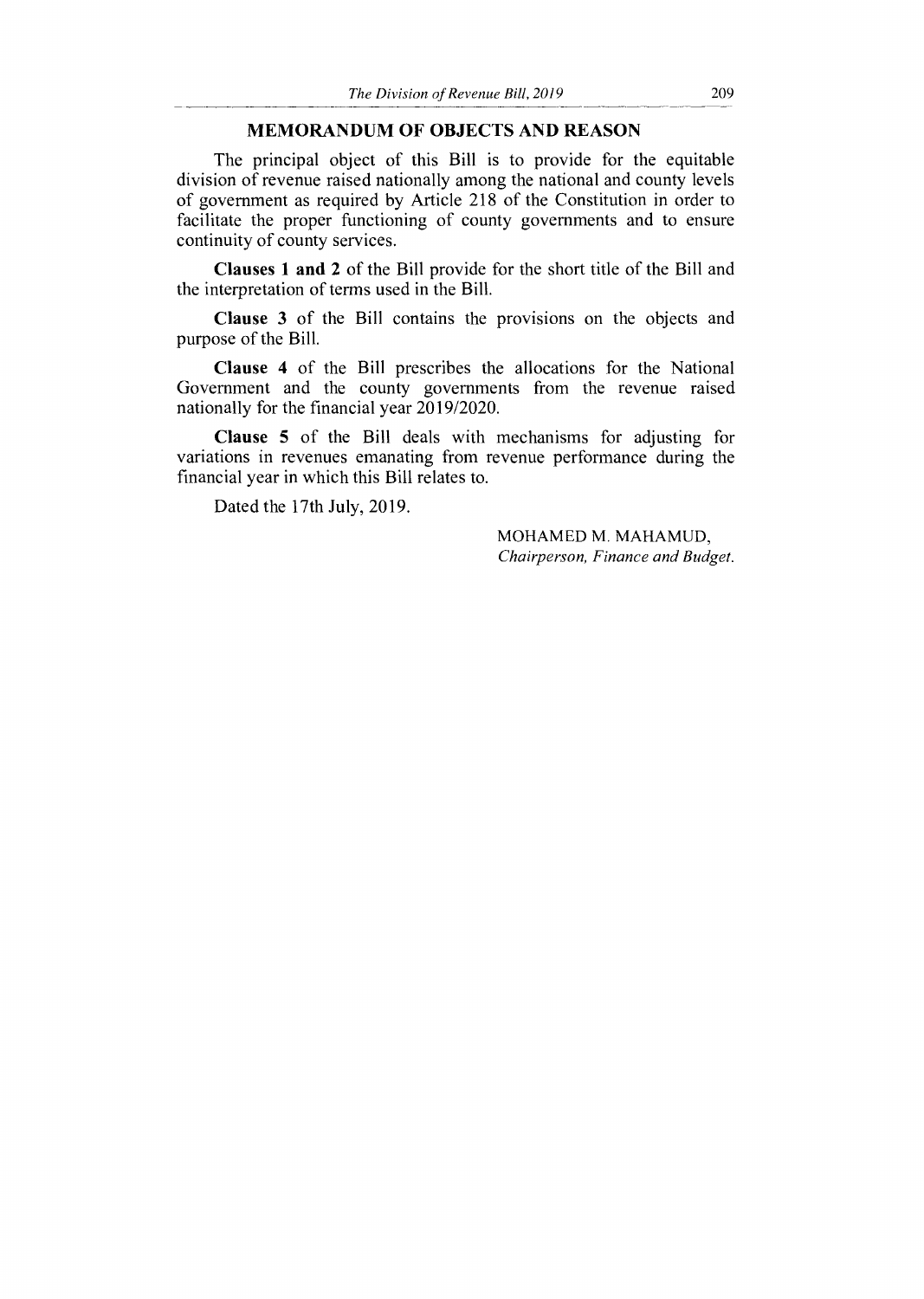### APPENDIX

### EXPLANATORY MEMORANDUM TO THE DIVISION OF REVENUE BILL, 2019

### Background

1. This memorandum has been prepared as an attachment to the Division of Revenue Bill (DoRB), 2019 in fulfilment of the requirements of Article 218(2) of the Constitution and Section 191 of the Public Finance Management Act, 2012.

2. Article 218(2) of the Constitution requires that the Bill be submitted to Parliament every year together with a memorandum explaining—

- (a) the proposed revenue allocation set out in the Bill;
- (b) the extent to which the Bill has taken into account the provisions of Article 203 (1) of the Constitution; and
- (c) any significant deviations from the recommendations of the Commission on Revenue Allocation (CRA).

3. In addition to the above requirements, section 191 of the Public Finance Management Act, 2012, requires that the Bill be submitted to Parliament together with the Medium Term Budget Policy Statement accompanied by a memorandum which explains—

- (a) the extent, if any, of deviation from the recommendations of the Intergovernmental Budget and Economic Council; and
- (b) any assumptions and formulae used in arriving at the respective allocations proposed in the Bill.

### Explanation of the Allocations to the National and County Governments as Proposed in the Bill

4. The DoRB, 2019 proposes to allocate to county governments KSh. 391.07 billion in the financial year 2019/20. This allocation comprises of an equitable share of KSh. 335.67 billion; additional conditional allocations from the share of National government revenue amounting to KSh. 7.71 billion; KSh. 8.98 billion being 15% of Road Maintenance Levy Fund (RMLF) collections; and, conditional allocations from loans and grants amounting to KSh. 38.7 billion from development partners.

### County Governments' Equitable Share

5. The county governments' equitable share of revenue raised nationally for the financial year 2019/20 is arrived at by growing the base allocation of county governments' equitable share for financial year 2018/19 of KSh. 314 billion by KSh. 21.67 billion.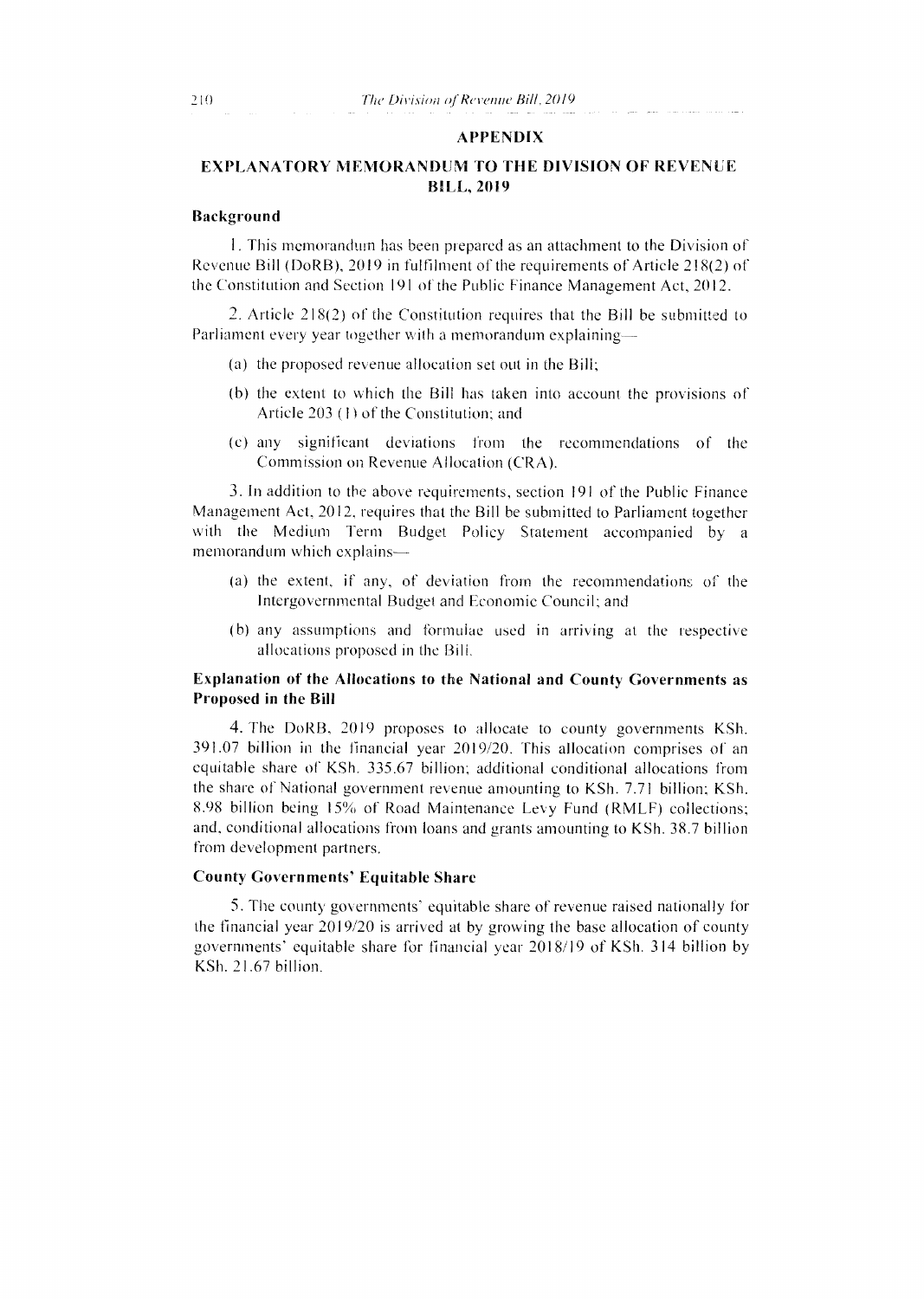6. The county governments' equitable share of revenue in the financial year 2019/20 amount to KSh. 335.67 billion (see Table 1). This allocation represents a 32.3 percent of the latest audited revenues for FY 2014/15 (i.e. KSh. 1,038 billion).

| S/N | <b>Budget Item</b>                                                | Amount In KSh.<br>Million |
|-----|-------------------------------------------------------------------|---------------------------|
| A   | County Equitable Revenue Share for FY2018/19                      | 314,000                   |
|     | Add:                                                              |                           |
| B   | Adjustment based on a 3-year average inflation of 6.9<br>percent  | 21,670                    |
|     |                                                                   |                           |
| C   | Equitable Revenue Share allocation for FY 2019/20;<br>$C = (A+B)$ | 335,670                   |

**Table 1: Equitable Revenue Share Allocation to County Governments, FY 2019/20** 

*Source: Vational Treasury and Planning*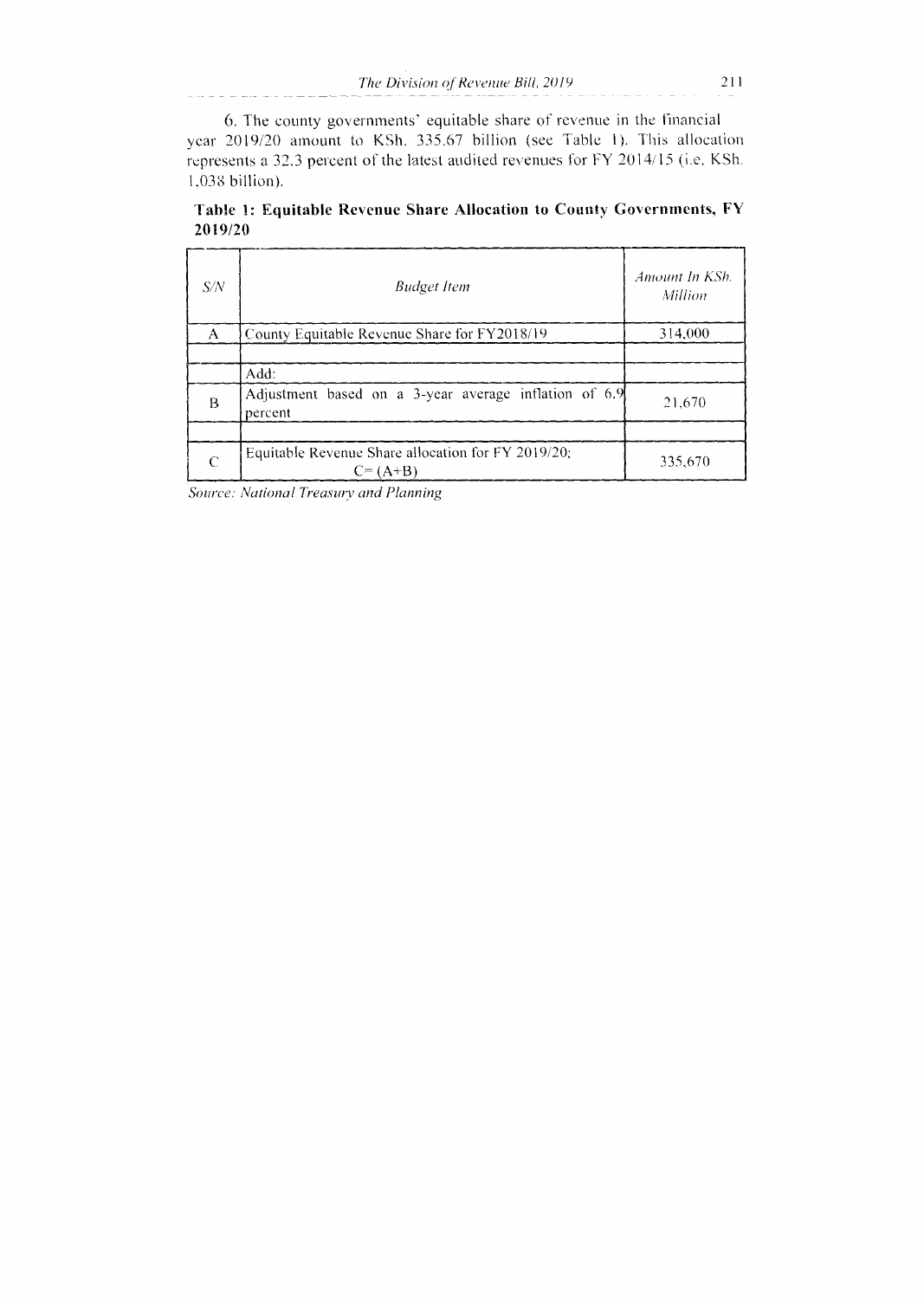### **Additional Conditional Allocations to County Governments**

7. Article 202 (2) of the Constitution provides for additional allocation to county governments from the National Government's share of revenue, either conditionally or unconditionally. Pursuant to this Article, the National Government proposes to allocate the following additional conditional allocations to support specific national policy objectives to be implemented by county governments:

**• Additional Conditional Allocation for Level-5 Hospitals of KSh. 4.3 Billion:** Level-5 hospitals have continued to play a significant role in providing specialized health care services to Kenyans. These hospitals provide specialized health care services to citizens residing outside their host County, usually for complicated cases referred from lower level health facilities. In order to further compensate them for the costs incurred in rendering services to neighbouring Counties, the national government proposes to allocate KSh. 4.3 billion in financial year 2019/2020.

It should be noted that, in line with the National Government policy to upscale the Universal Health Care (UHC) programme coverage to all county governments; each county government will have health facility/ies of Level-5 Hospital status. Further, most county governments have so far transformed some of their level 4 health facilities to a Level-5 Hospital status; facilities which are also serving populations outside the resident counties.

In this regard, this additional conditional allocation is transition based, as there maybe need to re-allocate these funds towards UHC once its coverage has been up scaled to all the counties.

- **Additional Conditional Allocation of KSh. 900 Million to Compensate County Health Facilities for Forgone User Fees:** It is the intention of government to sustain the Government policy of not charging user fees in public health facilities. In this regard, and in furtherance of this policy, the National Government has allocated KSh. 900 million in the financial year 2019/20 to compensate county governments for revenue forgone by not charging user fees in the county health facilities. This additional conditional allocation is in its fifth year of implementation.
- **Additional Conditional Allocation for Rehabilitation of Youth Polytechnics of KSh. 2 Billion:** This additional conditional allocation which is in its third year of implementation through the State Department of Vocational and Technical Training, is meant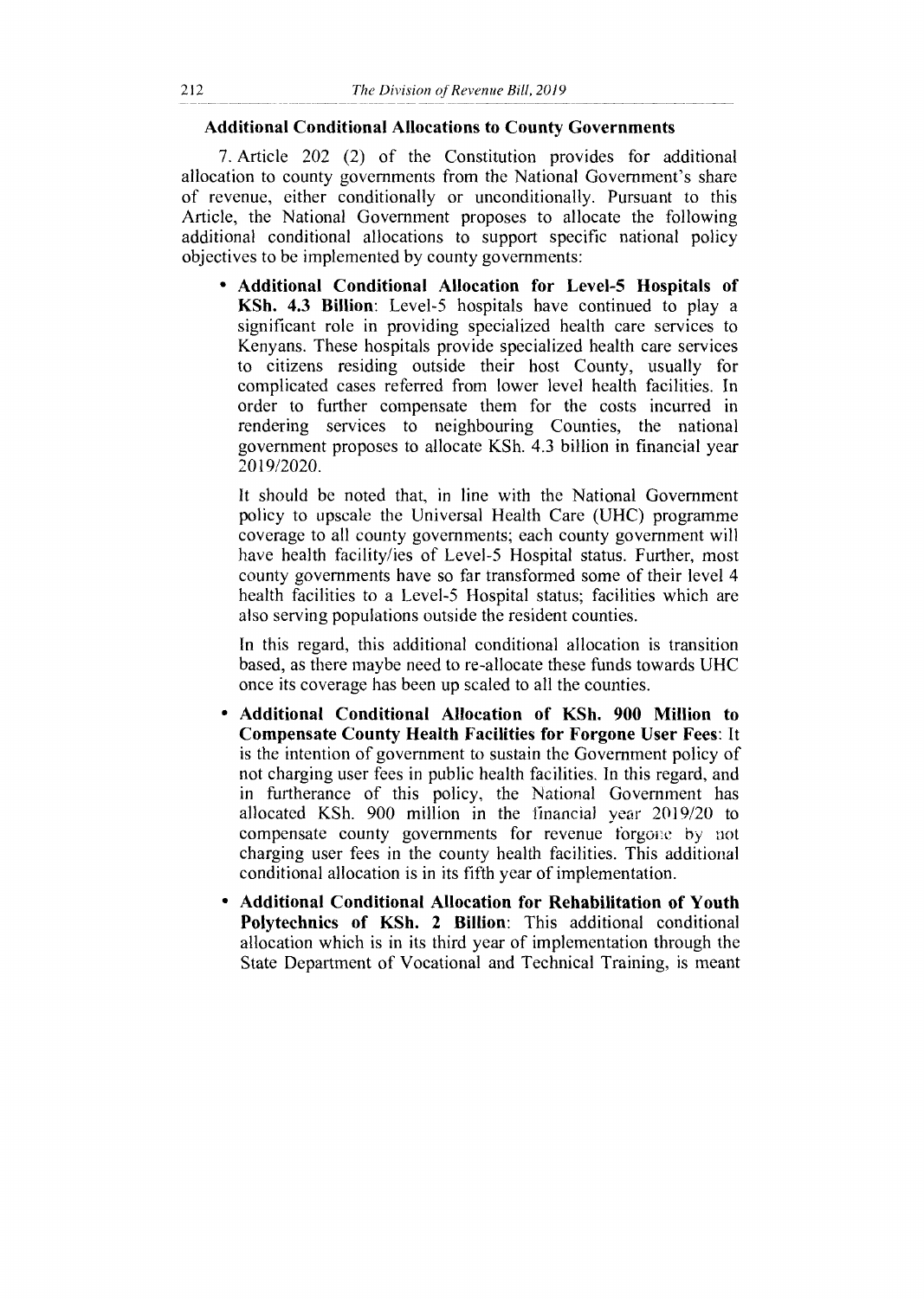to support county governments in equipping Technical and Vocational Centres and capitation of student fees. The additional conditional allocation aims at enhancing access to quality and relevant vocational skills training.

- **Additional Conditional Allocation to Supplement County Allocation for the Construction of County Headquarters of KSh. 485 Million in Five Counties:** This conditional allocation is intended to supplement financing for construction of headquarters by five county governments that did not inherit adequate offices. The five counties are; Isiolo, Lamu, Nyandarua, Tana River and Tharaka Nithi. The allocation which is part of a three year plan, beginning financial year 2017/18, to supplement the five counties construct their county headquarters will be shared equally.
- **Additional Conditional Allocation from the Road Maintenance Fuel Levy Fund of KSh. 8.98 Billion:** This conditional allocation which is in its fifth year of implementation is proposed to increase from an allocation of KSh. 8.3 billion in financial year 2018/19 to KSh. 8.98 billion in FY 2019/2020. This allocation is meant to enhance and sustain County Governments' capacity to repair and maintain county roads and is equivalent to 15 percent of the Road Maintenance Fuel Levy Fund.
- **Transforming Health Systems for Universal Care Project Conditional Allocation of KSh. 2.99 Billion (World Bank Credit):** This conditional allocation through the Ministry of Health is meant for continued improvement in delivery, utilization and quality of primary health care services with focus on reproductive, maternal, new-born, child and adolescent health (RMNCAH) at the county level. This additional conditional allocation has reduced to KSh. 2.99 billion in the financial year 2019/20 from KSh. 3.6 billion in FY 2018/19 in accordance with the financing agreement between the donor and the National Government.
- **National Agricultural and Rural Inclusive Growth Project (NARIGP) of KSh. 7.2 billion (World Bank Credit):** This additional conditional allocation, which in FY 2018/19 amounted to KSh. 1.05 billion is expected to increase to KSh. 7.2 billion in financial year 2019/20. This additional conditional allocation is meant to compliment efforts by counties to increase agricultural productivity and profitability of targeted rural communities in selected counties, and to provide immediate and effective response in case of crisis or emergency. This increase is attributed to the project design principle of phased implementation approach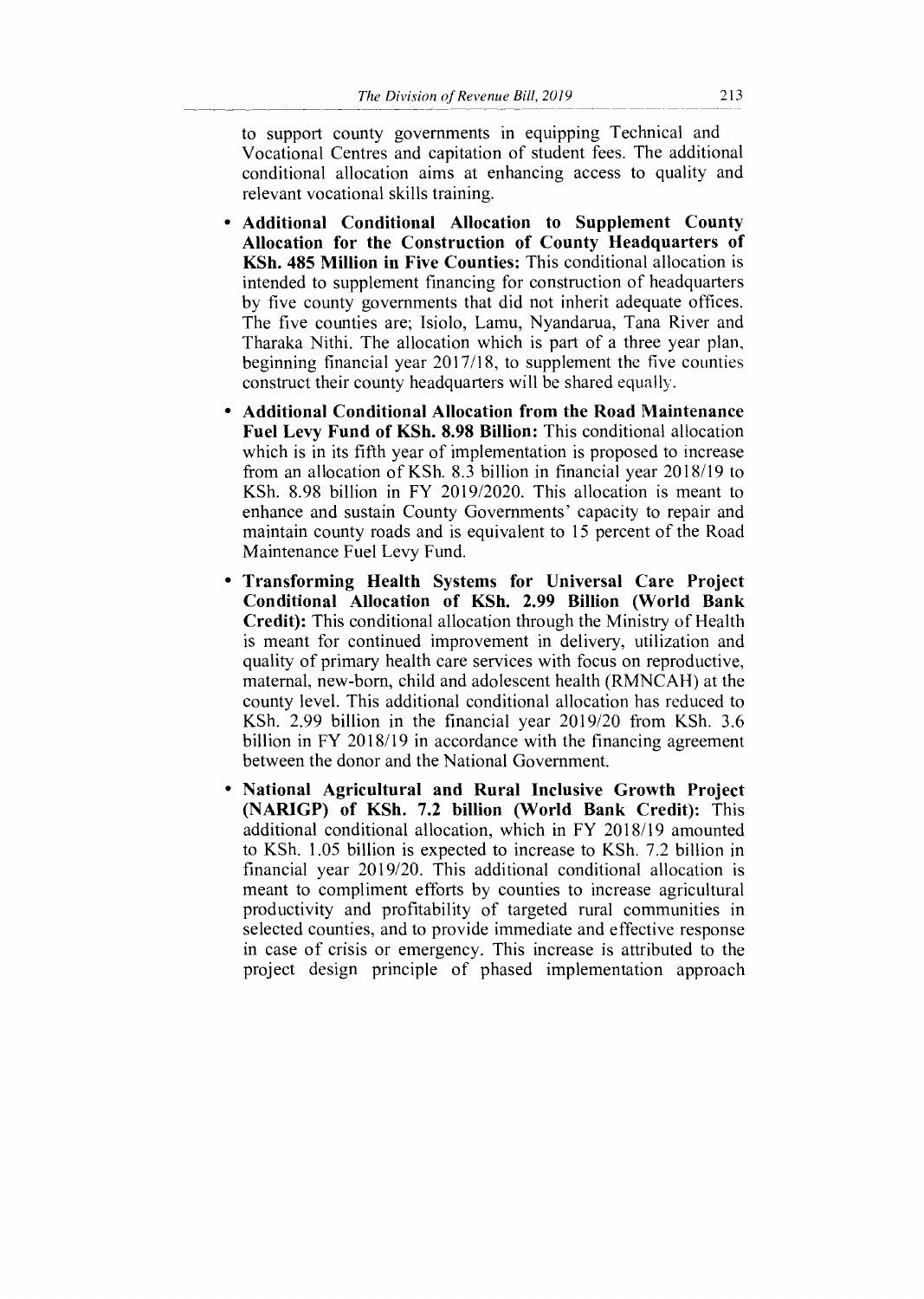whereby it includes use of readiness indicators to identify participating counties to be covered by the project each year as contained in the Project Appraisal Document (PAD). In view of this, participating counties have so far increased to maximum targeted 21 counties.

- **Kenya Urban Support Program (KUSP)-Urban Development Grant (UDG) Additional Conditional Allocation of KSh. 11.5 Billion:** The Program Development Objective (PDO) of this additional conditional allocation is to establish and strengthen urban institutions to deliver improved infrastructure and services in participating counties in Kenya. This program, which is in its second year of implementation, is meant to ensure provision of capacity building and institutional support to 47 counties; however, direct financial support will be provided to 45 counties other than the city counties of Nairobi and Mombasa, and to 59 potentially eligible urban areas within those counties.
- **Kenya Urban Support Project (KUSP)-Urban Infrastructure Grant Allocation (UIG) - KSh. 396 Million:** The main purpose of this programme , which is in its third year of implementation, is to provide support to participating county governments for the formulation of urban development plans including the establishment and operation of urban institutional arrangements such as charters, boards, administrations and operation of Urban Institutional arrangements and for the initial preparation of urban infrastructure investments. This grant will decrease from an allocation of KSh. 1,854 million in financial year 2018/19 to KSh. 396 million in financial year 2019/20 because the allocation in financial year 2018/19 included a balance of KSh. 927 million carried forward from the financial year 2017/18.
- **Kenya Devolution Support Program (KDSP) County Capacity Building ("level 1") Grant of KSh. 1.4 Billion:** This is a conditional grant, which is in its third year of implementation, financed by a World Bank credit to support county government's capacity building. This grant, which has been reduced from an allocation of KSh. 2.3 billion in financial year 2018/19 to KSh. 1.4 billion in financial year 2019/20, is intended to sustain the support to capacity building initiatives in the counties in the following areas—
	- (a) strengthening Public Financial Management (PFM) systems;
	- (b) strengthening County Human Resource Management;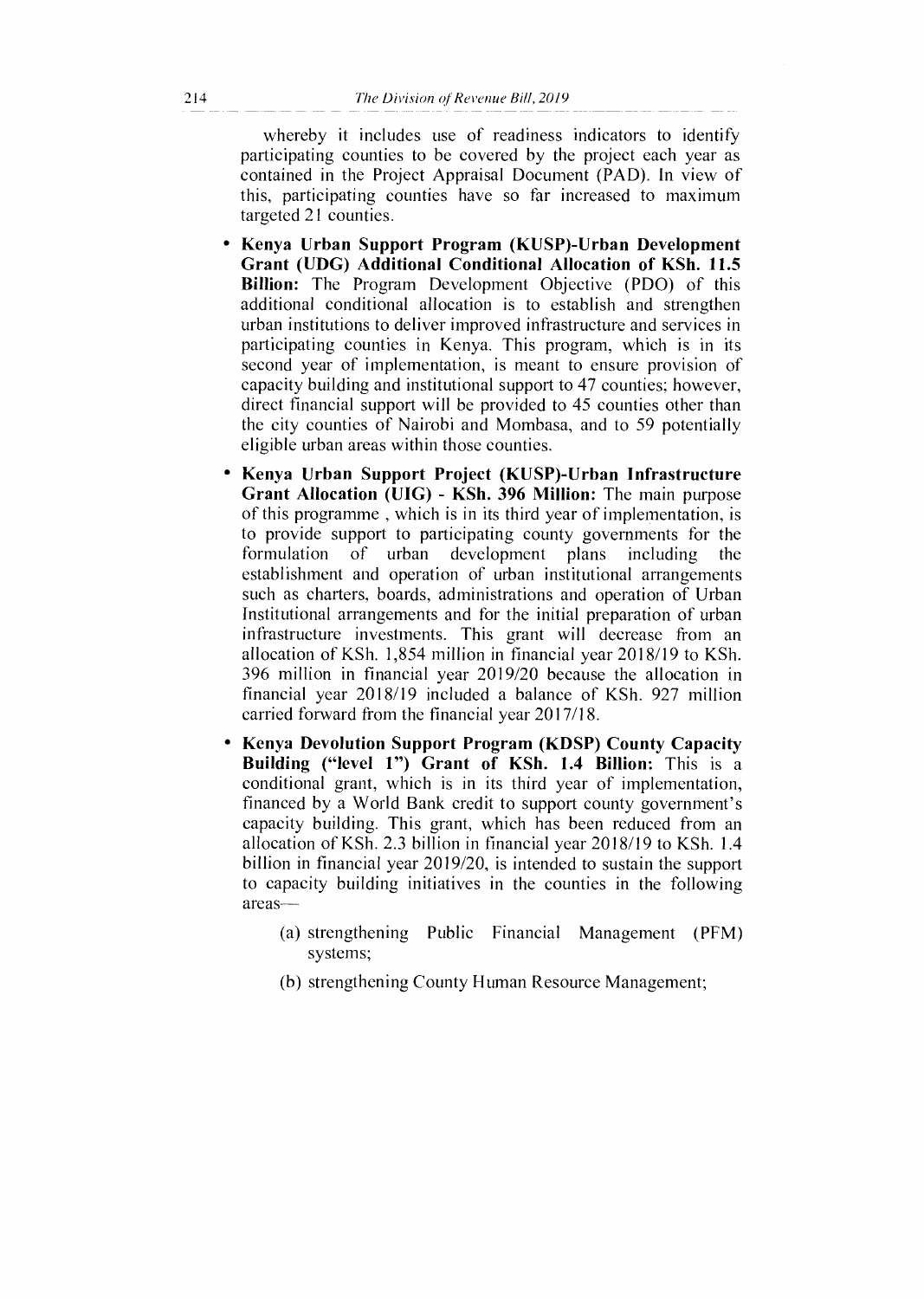- (c) improving county planning and Monitoring & Evaluation systems;
- (d) Civic Education and Public Participation; and,
- (e) strengthening Intergovernmental relations.
- **Kenya Devolution Support Program (KDSP) Performance ("level 2") Grant amounting to KSh. 4.9 Billion:** KDSP "Level 2", financed by a World Bank credit, is a performance grant which will be utilized by beneficiary counties toward physical investments articulated in their respective County Integrated Development Plans (CIDPs). As such, this grant is intended to incentivize county governments that achieve good results in the following key areas—
	- (a) strengthening Public Financial Management (PFM) systems;
	- (b) strengthening County Human Resource Management;
	- (c) improving county planning and Monitoring & Evaluation systems;
	- (d) civic Education and Public Participation; and,
	- (e) strengthening Intergovernmental relations.

Performance of counties in the above areas is to be assessed by an independent firm to be recruited through a competitive process. The budget allocation for this grant, which is in its third year of implementation, has increased from KSh. 4 billion in financial 2018/19 to KSh. 4.9 billion in financial year 2019/20 to cater for increased number of counties who will have met the performance score after being assessed in accordance with section 5 (2) (j) of the County Allocation of Revenue Act, 2019.

- **EU-Instruments for Devolution Advice and Support (IDEAS) grant of KSh. 492.7 Million:** This grant, which is in its third year of implementation, is expected to decrease from KSh. 1.04 billion in financial year 2018/19 to KSh. 492.7 million in financial year 2019/20. The allocation is meant for disbursement of the 2nd tranche of the grant to facilitate implementation of projects identified in financial year 2018/19 for the achievement of Local Economic Development (LED) in the county respective contracts.
- **IDA—Water and Sanitation Development Project (WSDP) World Bank Credit of KSh. 3.5 Billion:** The Project Development Objective (PDO) of this program, financed by this additional conditional allocation, is to improve water supply and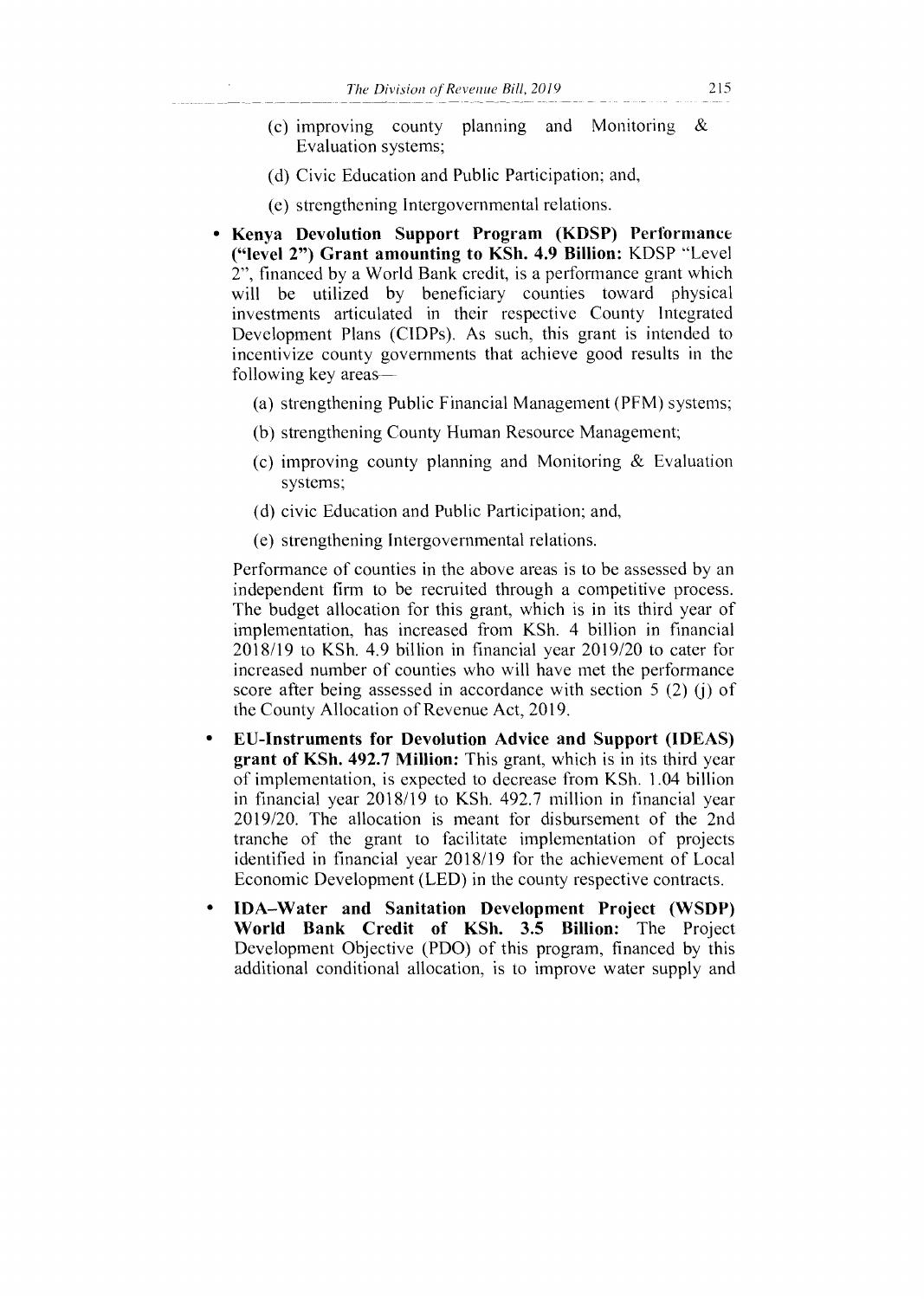sanitation services in six select counties located in the coastal and north eastern regions of Kenya. This will be achieved by investing in water supply and sanitation infrastructure in urban centers in these counties. This additional conditional allocation, which has been reduced slightly from KSh. 3.8 billion in financial 2018/19 to KSh. 3.5 billion in financial year 2019/20, is meant to facilitate continued implementation of the projects started in 2018/19.

- **Agricultural Sector Development Support Programme (ASDSP) H-KSh. 849.6 Million:** ASDSP II, which is in its second year of implementation, is part of the implementation strategy of the Agricultural Policy (AP) for the national and county governments. In line with the AP, the overall goal of ASDSP II is to contribute to "transformation of crop, livestock and fishery production into commercially oriented enterprises that ensure sustainable food and nutrition security". The Programme Purpose is "to Develop Sustainable Priority Value Chains (PVCs) for improved income, food and nutrition security", which will contribute to achievement of the "BIG FOUR" agenda of the Government.
- **EU-Water Tower Protection and Climate Change Mitigation and Adaptation Programme (WaTER) - KSh. 495 Million:** The purpose of this additional allocation, which is in its second year of implementation, is to facilitate the implementation of the national climate change action plan and the master plan for the conservation of water catchment areas of Cherangany Hills and Mount Elgon.

The program is being implemented in Cherangany Hills and Mount Elgon ecosystems and includes Lake Victoria and Turkana basins. It is also addressing a number of cross-cutting issues like climate change, gender equality, good governance and human rights and will benefit the eleven counties of; Bungoma, Busia, Elgeyo Marakwet, Kakamega, Kisumu, Nandi, Siaya, Trans Nzoia, Uasin Gishu, Vihiga and West Pokot.

**• Drought Resilience Programme in Northern Kenya (DRPNK) - KSh. 350 Million:** This is a project financed by proceeds of a loan and grant from the German Development Bank in Turkana and Marsabit counties. The programme objective is defined as follows: "to ensure that Drought resilience and climate change adaptive capacities of the pastoral and agro-pastoral production systems and livelihoods in selected areas of Turkana and Marsabit County are strengthened on a sustainable basis by expanding and rehabilitating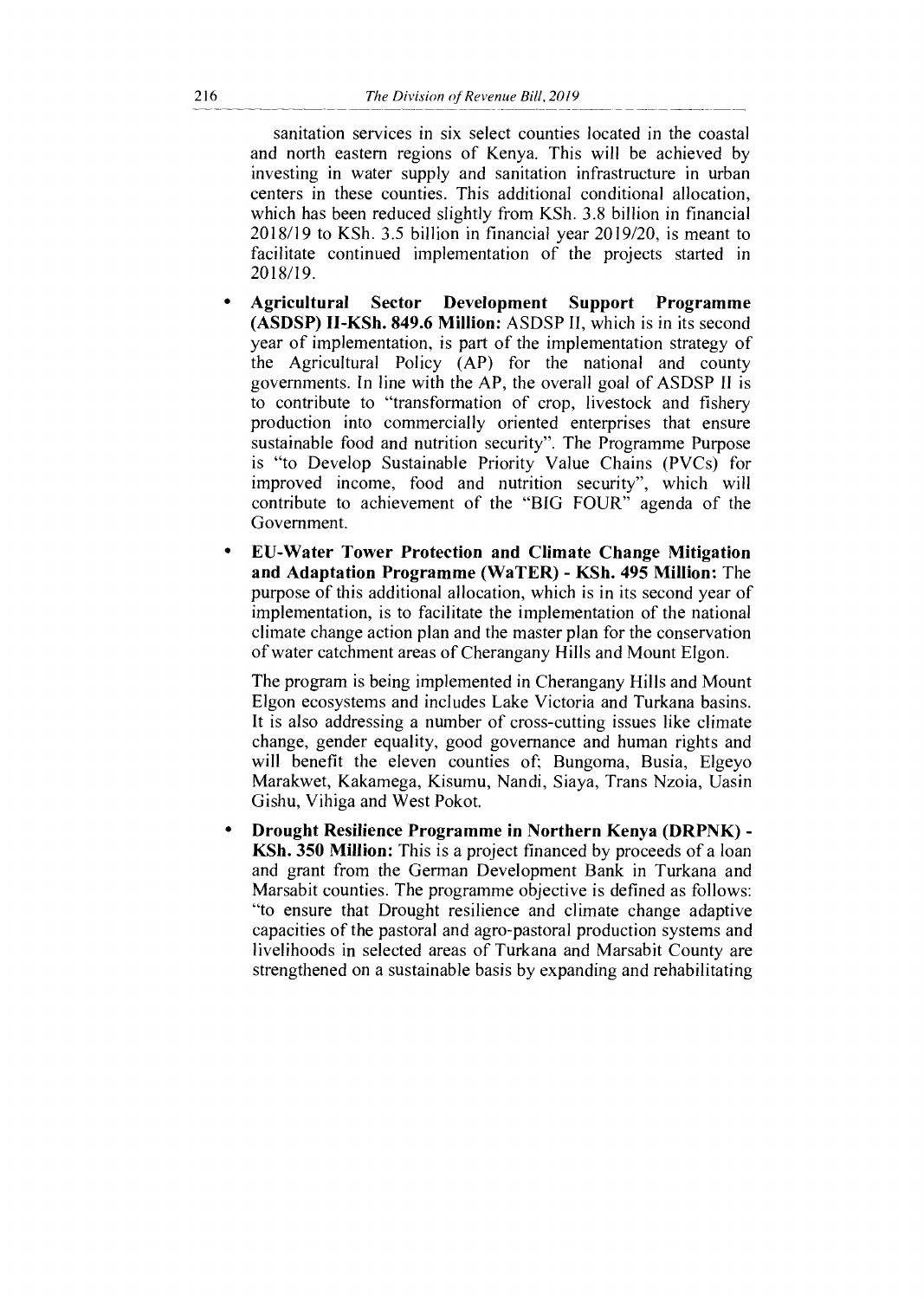relevant infrastructure." The expected projects outputs are to ensure: access to water is improved for humans and livestock; fodder basis is improved; access to market infrastructure is improved; and rural transportation is improved in the two counties.

- **DANIDA Grant-Universal Healthcare in Devolved System Program-KSh. 986.6 Million:** The Purpose of the grant is improvement of access to quality of primary health care and Reproductive, Maternal, Newborn, Child and Adolescent Health (RMNCAH) services at the county level and implemented through Ministry of Health who are responsible for ensure funds are included in the budget estimates of the ministry for the FY 2019/20 and Submission of quarterly and annual financial and performance reports to the National Treasury and separate copies to each county governments.
- **IDA-Kenya Climate Smart Agriculture Project (KCSAP) World Bank - KSh. 3.6 Billion:** This conditional grant to the counties is also implemented through the State Department of Agriculture. Purpose of the grant is to increase agricultural productivity and build resilience to climate change risks in targeted smallholder farming and pastoral communities. It covers 24 counties. The allocation criteria are based on financing agreement between the IDA and the Government of Kenya and approved work plans.

### **Evaluation of the Bill against Article 203 (1) of the Constitution**

8. Article 218 (2) of the Constitution requires division of revenue between the two levels of government and across county governments to take into account the criteria set out in Article 203(1) of the Constitution. The criteria include factors such as: national interest, public debt and other national obligations and needs of the disadvantaged groups and areas, among others.

9. Table 2 provides an assessment of the extent to which the requirements of Article 203 (1) have been incorporated in estimating the division of revenue between the national and county levels of government in the financial year 2019/20.

| Item Description (KSh.<br>Millions) |           |           |                    | FY2015/16 FY2016/17 FY2017/18 FY2018/19 FY2019/20 |           |
|-------------------------------------|-----------|-----------|--------------------|---------------------------------------------------|-----------|
| ORDINARY REVENUE<br>(EXCLUDING AIA) | 1.152.972 | 1.306.568 | 1,365,0631,651,517 |                                                   | 1,877,176 |

**Table 2: Evaluation of the Bill against Article 203 (1) of the Constitution**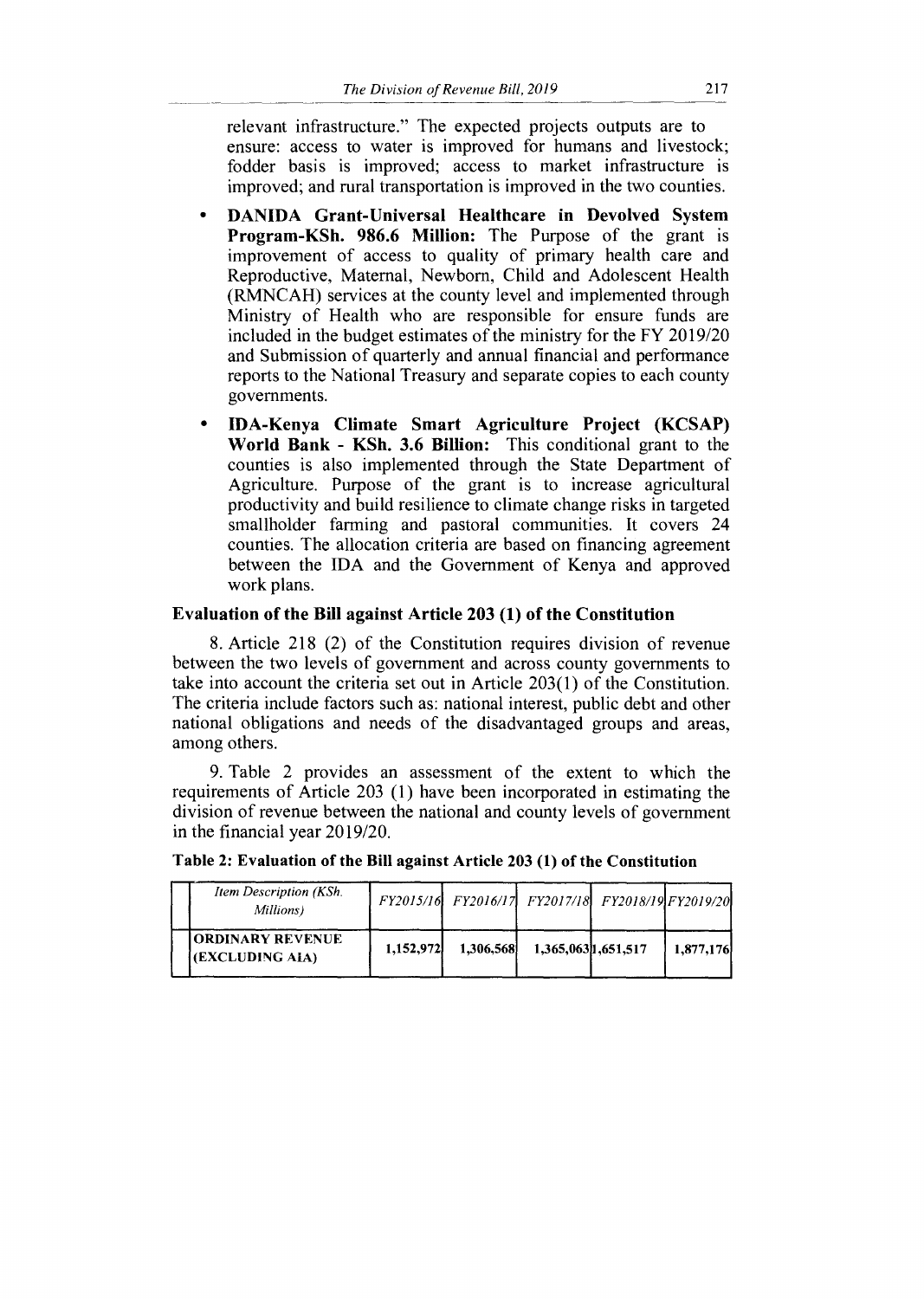|             | Item Description (KSh.<br>Millions)                                                                                    | FY2015/16 | FY2016/17 | FY2017/18 | FY2018/19 FY2019/20 |         |
|-------------|------------------------------------------------------------------------------------------------------------------------|-----------|-----------|-----------|---------------------|---------|
| A           | <b>National Interest [Article 203</b><br>$(1)(a)$ ]                                                                    | 79,189    | 79,685    | 82,696    | 84,186              | 94,168  |
|             | Enhancement of security<br>operations (police vehicles,<br>helicopters, defence etc.)                                  | 17,700.00 | 18,900    | 20,556    | 27,800              | 27,974  |
|             | National irrigation and<br>fertilizer clearance                                                                        | 12,500.00 | 8,700     | 8,880     | 11.775              | 11.103  |
|             | Youth empowerment                                                                                                      | 17,055.00 | 18,544    | 18,544    | 7,442               | 16,226  |
|             | National social safety net - (for<br>older persons, OVC, child<br>welfare, presidential bursary,<br>severe disability) | 14,354.00 | 16,924    | 17,305    | 26,812              | 26,362  |
|             | Primary school digital literacy<br>program                                                                             | 17.580.00 | 13,408    | 13,408    | 6.333               | 8,400   |
|             | School examination fees<br>(KSCE and KCPE)                                                                             |           | 3,209     | 4,003     | 4,024               | 4,103   |
| B           | <b>Public Debt</b> (Art. 203 [1][b])                                                                                   | 250,3901  | 307,155   | 462,243   | 637,396             | 585,703 |
| $\mathbf C$ | <b>Other National Obligations</b><br>(Art. 203 [1][b])                                                                 | 324,583   | 371,743   | 398,589   | 427,239             | 491,269 |
|             | Pensions, Constitutional<br>Salaries and Other                                                                         | 54,617    | 60,169    | 68,702    | 90,573              | 109,526 |
|             | <b>Constitutional Commissions</b><br>(Art. 248(2)) i.e. CRA, SRC,<br>NLC, NPSC, IEBC, TSC                              | 189,066   | 208,763   | 224,623   | 233,619             | 261,387 |
|             | Independent Offices (Art.<br>$248(3)$ ) - i.e. AG and CoB                                                              | 4.720     | 4,723     | 5,177     | 6,412               | 6,336   |
|             | Parliament                                                                                                             | 27,277    | 31,480    | 30,915    | 34.490              | 39,501  |
|             | Other Constitutional Institutions-<br>State Law Office and DPP                                                         | 6,863     | 6,359     | 6,498     | 7,602               | 8,765   |
|             | Other statutory bodies (e.g.<br>EACC, RPP, WPA, CAJ,<br>IPOA, NGEC)                                                    | 4,697     | 4,855     | 5,484     | 5,724               | 5,937   |
|             | Judiciary                                                                                                              |           | 17,759    | 17,678    | 13,458              | 18,937  |
|             | Other Statutory<br>Allocations/Earmarked Funds                                                                         | 37343     | 37,635    | 39,512    | 35,361              | 40,880  |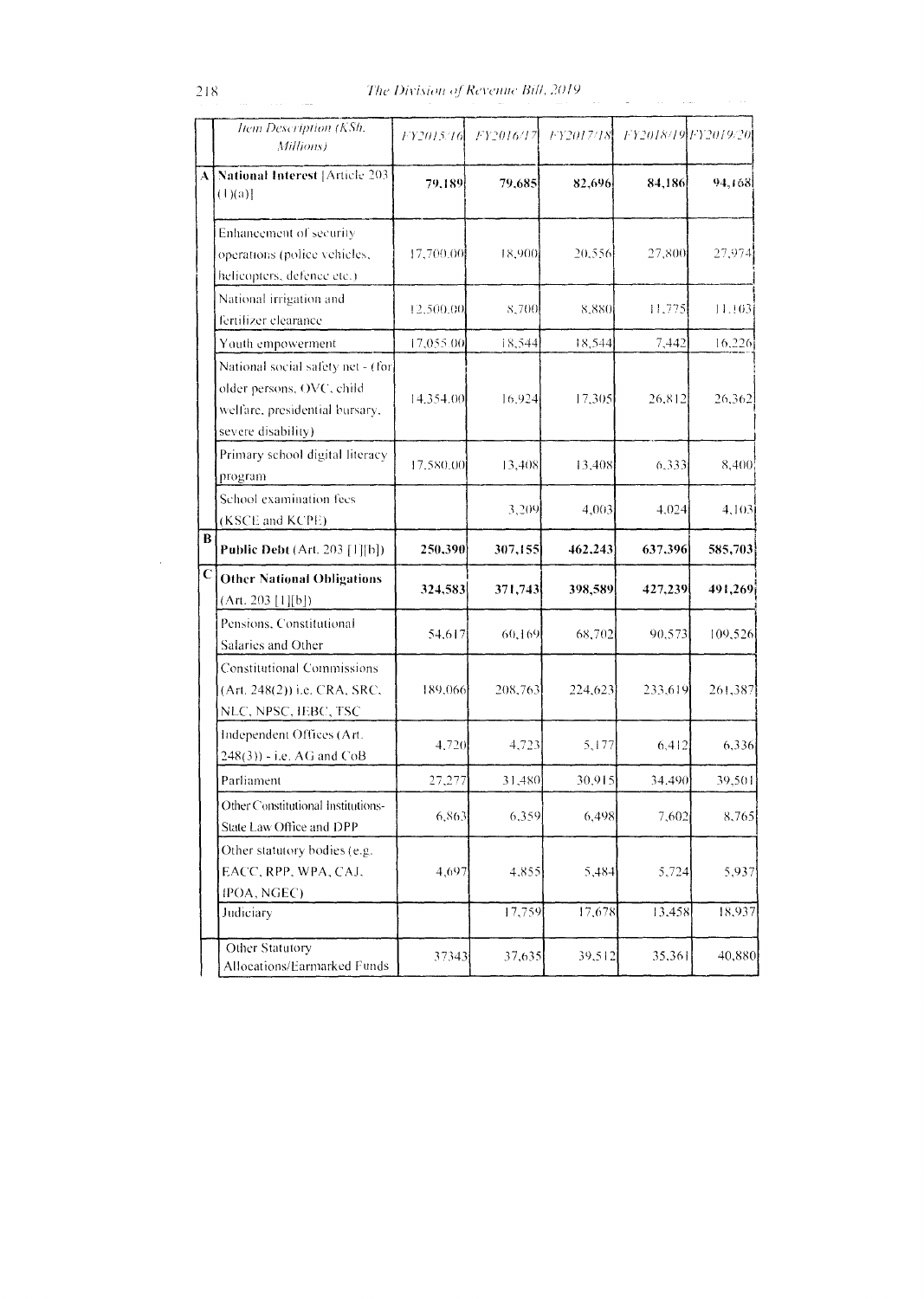*The Division of Revenue Bill, 2019* 219

|   | Item Description (KSh.<br>Millions)                                                                          | FY2015/16 | FY2016/17 | FY2017/18 |         | FY2018/19 FY2019/20 |
|---|--------------------------------------------------------------------------------------------------------------|-----------|-----------|-----------|---------|---------------------|
| Ð | Emergencies [Art. 203 (1)(k)]                                                                                | 7,245     | 7,245     | 9,294     | 6,419   | 6,418               |
|   | Contingencies                                                                                                | 5,000     | 5.000     | 5.000     | 5.000   | 5.000               |
|   | Strategic Grain Reserve                                                                                      | 2.245     | 2,245     | 4,294     | 1.419   | 1.418               |
|   | Equalization Fund [Art. 203<br>$(1)$ (g) and (h)]                                                            | 6,000     | 6,000     | 7,727     | 4,700   | 5.765               |
|   | <b>BALANCE TO BE SHARED</b><br><b>E BY THE 2 LEVELS OF</b><br><b>GOVERNMENT</b>                              | 485,565   | 534,740   | 404,514   | 491,576 | 693,854             |
| F | <b>COUNTY GOVERNMENT</b><br><b>ALLOCATION FROM</b><br><b>REVENUE RAISED</b><br><b>NATIONALLY, of which:-</b> | 273,073   | 295,020   | 314,205   | 331,231 | 343,381             |
|   | a) Equitable Share of Revenue                                                                                | 259,775   | 280,300   | 302,000   | 314,000 | 335,670             |
|   | b) Additional conditional<br>allocations financed from<br>revenues raised nationally                         | 13,298    | 14,720    | 12,205    | 17,231  | 7,711               |
|   | <b>GIBALANCE LEFT FOR THE</b><br><b>NATIONAL GOVERNMENT</b>                                                  | 212,493   | 239,720   | 90,309    | 160,345 | 350,473             |

*Source: National Treasury and Planning* 

10. National Interests: These are expenditures which relate to projects and programmes that

- (a) are critical to the achievement of country's economic development objectives;
- (b) potentially will have significant impact on social well-being of citizens;
- (c) are anchored in the Vision 2030 and the Medium Term Plan III  $(2017 - 2022);$
- (d) have significant resource investment requirements; and
- (e) have been specified in the 2019 Budget Policy Statement.

These national interests include: activities aimed at enhancing security operations; national irrigation and fertilizer subsidy initiatives; Youth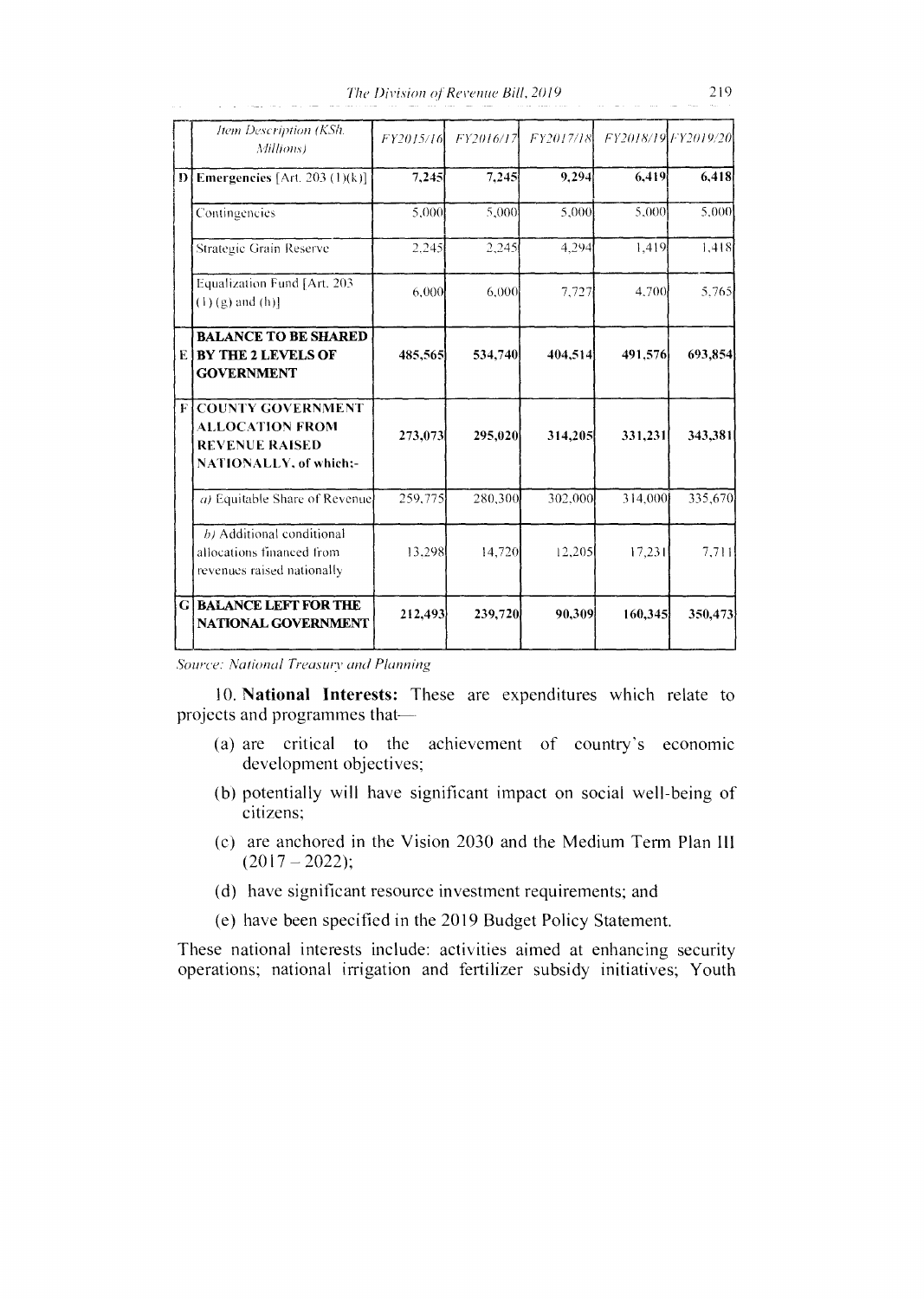Empowerment; provision of national social safety net for vulnerable groups and primary school digital literacy program, and school examination fees subsidy. Revenue allocation for these programs is expected to increase significantly from KSh. 84.2 billion in 2018/19 to KSh. 94.2 billion in 2019/20.

**11. Public Debt:** The Bill has fully provided for all public debt related costs. These comprise of the annual debt redemption cost as well as the interest payment for both domestic and external debt. In the financial year 2019/20, the revenue allocation for payment of public debt related costs is expected to decrease from KSh. 637.4 billion in the financial year 2018/19 to KSh. 585.7 billion.

**12. Other National Obligations:** As provided for under Article 203(1) (b) of the Constitution, the Bill has also taken into account the cost of other national obligations, such as, mandatory pension contributions and/or payments, financing for constitutional offices, including Parliament as well as expenses relating to other statutory bodies and Funds. These are estimated to cost KSh. 491.27 billion in financial year 2019/20 up from KSh. 427.2 billion in financial year 2018/19.

**13. Fiscal Capacity and Efficiency of County Governments:** Fiscal capacity for county governments refers to the potential revenues that can be generated from the tax bases assigned to the counties when a standard average level of effort is applied. The second generation formula developed by the Commission on Revenue Allocation for sharing equitable share of Revenue has provided for 2 % weight to fiscal responsibility parameter. This measure is intended to take into account variations in fiscal capacity and efficiency across counties in the sharing of revenue raised nationally.

**14. County governments' ability to perform the functions assigned to them and meet other developmental needs of the county governments:** the baseline for the equitable share allocation for the financial year 2019/20 was the equitable share allocation for financial year 2018/20 as provided in the Division of Revenue Act, 2018.

**15. Economic Disparities within and among counties and the need to remedy them:** Allocation of the sharable revenue (i.e. equitable share of KSh. 335.67 billion) among counties is based on the second generation formula approved by Parliament in June, 2016 pursuant to provisions of Article 217 and section 16 of the Sixth Schedule of the Constitution. The formula takes into account disparities among counties and aims at equitable distribution of resources across counties. The formula takes into account population (45%), land area (8%), poverty (18%), a basic equal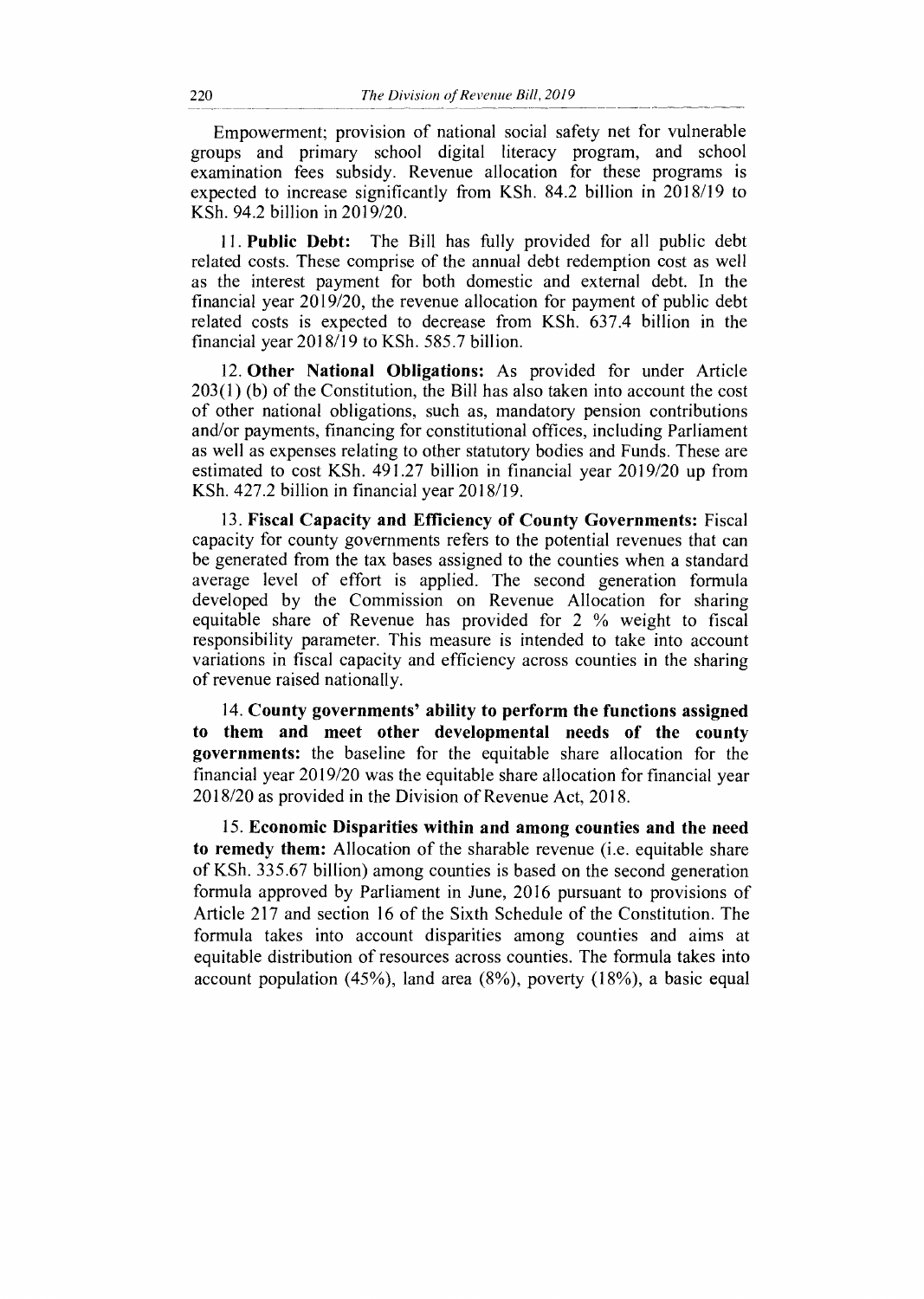share (26%), fiscal responsibility (2%) and Development factor (1 %). It should also be noted that KSh. 5.76 billion has also been set aside for the Equalization Fund in 2019/20 which translates to 0.6 per cent of last audited revenue accounts of governments, as approved by the National Assembly, and is above the constitutional minimum of 0.5 percent. This Fund will be used to finance development programmes that aim to reduce regional disparities among counties.

**16. Need for Economic Optimization of Each County:** Allocation of resources to county governments was guided by the costing of the functions assigned to the county governments. The equitable share of revenue allocated to county governments in the financial year 2019/20 is KSh. 335.67 billion. This is an unconditional allocation which means that the county governments can plan, budget and spend the funds independently. With the additional resources, therefore, county independently. With the additional resources, governments can allocate more resources to their priority projects and thus optimize their potential for economic development.

**17. Stable and Predictable Allocations of County Governments' Vertical Share of Revenue:** The county governments' equitable share of revenue raised nationally has been protected from cuts that may be necessitated by shortfall in revenue raised nationally. According to clause 5 of the DoRB 2019, any shortfall in revenue raised nationally is to be borne by the National Government.

**18. Need for Flexibility in Responding to Emergencies and Other Temporary Needs:** Included in the equitable share of revenue for the national government is an allocation of KSh. 5 billion for the Capital of the Contingencies Fund. This Fund will be used to meet the demands arising from urgent and unforeseen needs in all Counties that suffer from calamities in the manner contemplated under Section 21 of the Public Finance Management Act, 2012. In addition, the Public Finance Management Act, 2012 and the PFM (County governments) Regulations, 2015 requires each county government to set up a County Emergency Fund. County governments are expected to set aside at least 2 % of their budget as part of their allocation for this purpose.

## **Response to the Recommendations of the Commission on Revenue Allocation (CRA)**

19. The Division of Revenue Bill, 2019 proposes to allocate county governments an equitable share of KSh. 335.67 billion from the shareable revenue raised nationally. This allocation is similar to the equitable share allocation proposed by CRA.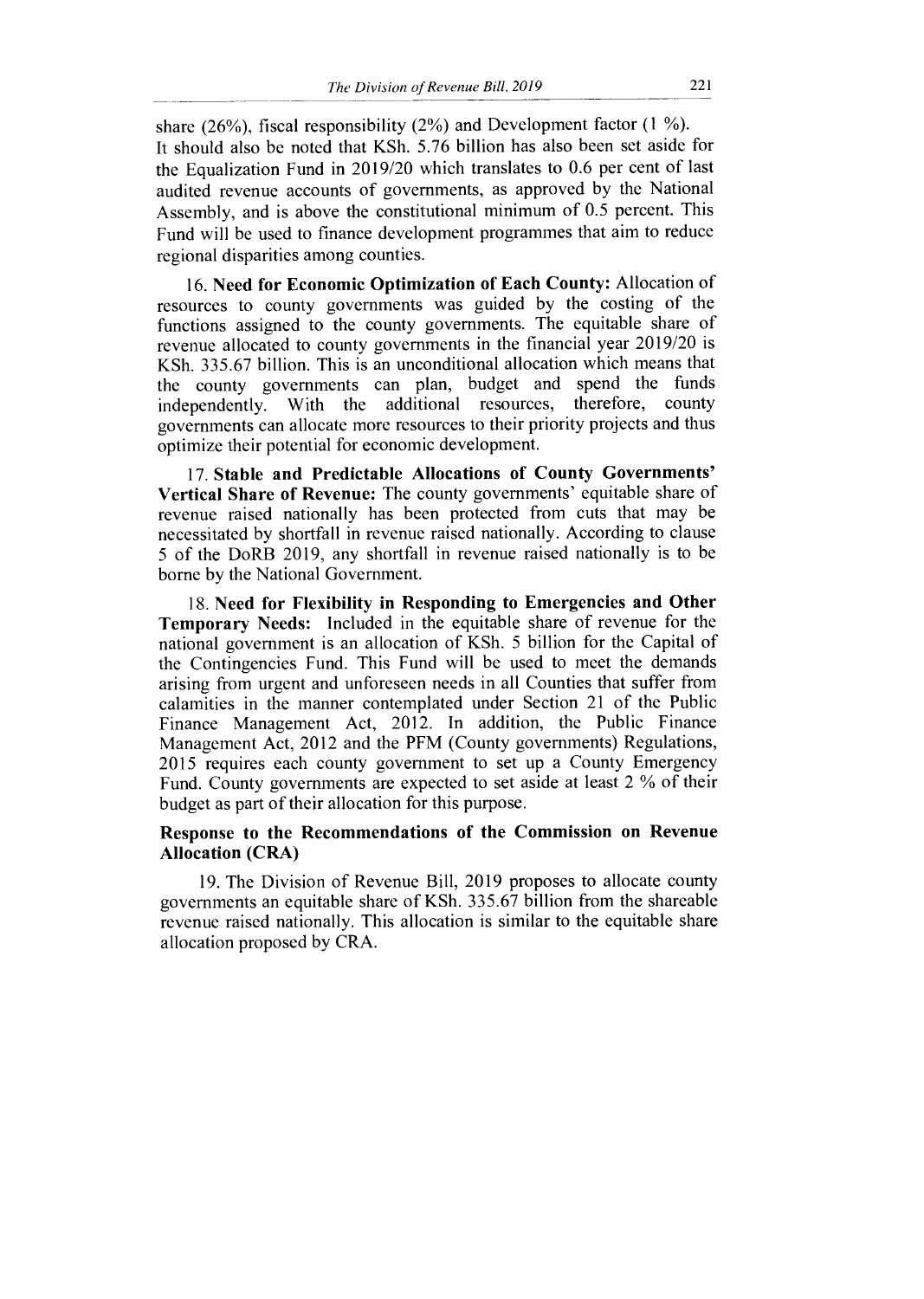20. **Differences occasioned by additional conditional allocations financed from National Government share of revenue amounting to KSh. 12.5 billion:** CRA has proposed additional conditional allocations of KSh. 26.7 billion (excluding KSh. 8.98 billion for RMLF which is not financed from ordinary Revenue) whereas the Division of Revenue Bill, 2019 proposes KSh. 7.71 billion to be financed form National Government share of revenue. This has occasioned a difference of KSh. 18.9 million as a result of the following:

- **Free Maternal Healthcare:** CRA has proposed KSh. 4,300 million additional conditional allocation for transfer to county governments to finance free maternal healthcare. The National Treasury and Planning has not provided this allocation as a conditional transfer to county governments of KSh. 4,300 million. However, in the Schedule of this Bill, the National Government share of revenue includes KSh. 4,300 million which is a special grant to the National Health Insurance Fund (NHIF) for free Maternal health care, to be disbursed as a reimbursement to county governments.
- **Leasing of Medical Equipment:** CRA has proposed an allocation of KSh. 9,400 million for this additional conditional allocation whereas the Division of Revenue Bill, 2019 has proposed a suspension of the conditional allocation until full disclosure of information on the total contract sum, repayment period and implementation status of the project.
- **New Conditional Transfers for Financing of Five (5) Cities:**  CRA has proposed an allocation of KSh. 5,000 million starting FY 2019/20 to finance five cities in Urban Areas and Cities Act, 2011, namely: Nairobi, Mombasa, Kisumu, Nakuru and Eldoret. These cities are centres of growth and provide unique and critical services to the residents.

The Division Revenue Bill takes cognisant of the unique services such as sewerage system, water reticulation, solid waste disposal and storm water drainage and management provided by these cities.

To support these centres of growth, the Division of Revenue Bill has in FY 2019/20 provided a KSh. 11.5 billion for Kenya Urban Support Program (KUSP) as an Urban Development Grant (UDG) financed from proceeds of a grant by the World Bank. The purpose of this grant, which will complement efforts of county governments in carrying this function, is to establish and strengthen urban institutions to deliver improved infrastructure and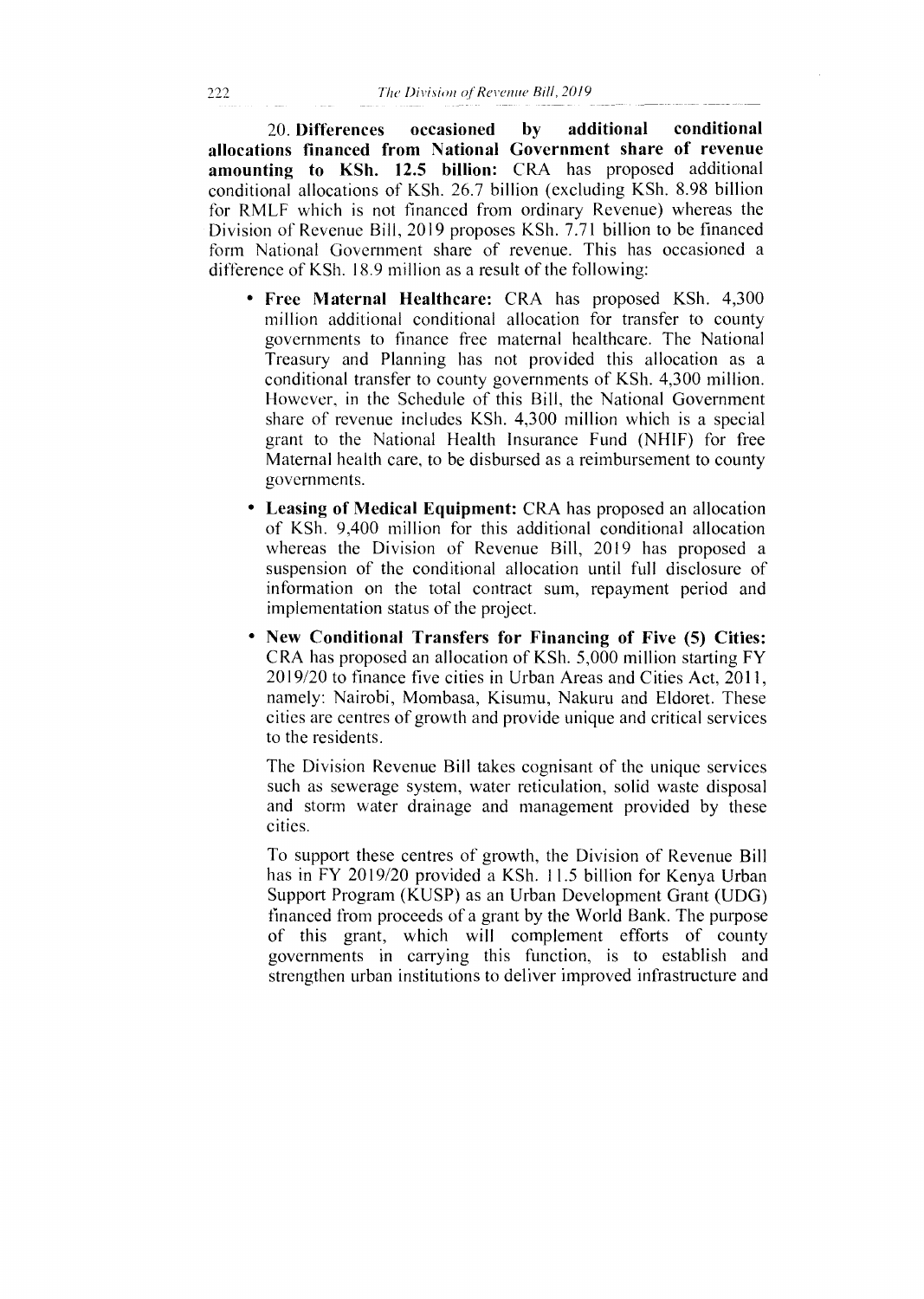services in participating counties in Kenya. It should be noted that these services are part of the devolved functions and county governments should be encouraged to plan and budget for them. In light of the tight fiscal framework, the National Treasury may not be able to provide additional resources beyond what has been provided.

21. Finally, an allocation amounting to KSh. 38.7 billion has been proposed as additional conditional allocations from proceeds of loans and grants by various development partners to finance respective programs and projects in the financial year 2019/20. However, the CRA has not made such provisions in their additional conditional allocations proposal.

### Conclusion

22. The proposed equitable share allocated to county governments in the Division of Revenue Bill, 2019, is at 32.3 per cent of the most recent audited revenue, as approved by the National Assembly.